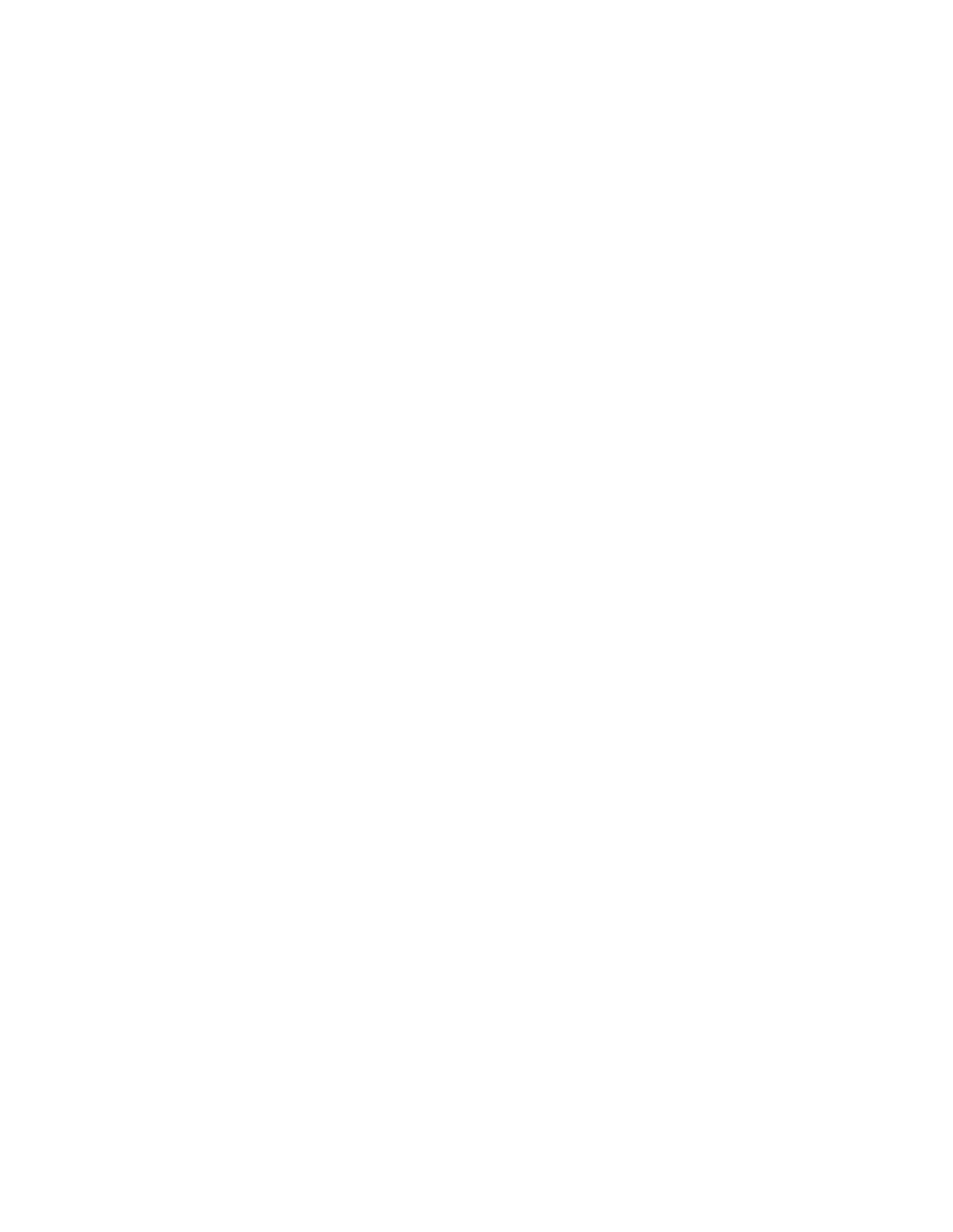### *Contents*

# *List of Boxes and Graphs*

| Graph 6: Reported GDP Growth vs. Official Growth in Electricity and Trade from 2011/12 to 2012/13  12 |  |
|-------------------------------------------------------------------------------------------------------|--|
|                                                                                                       |  |
|                                                                                                       |  |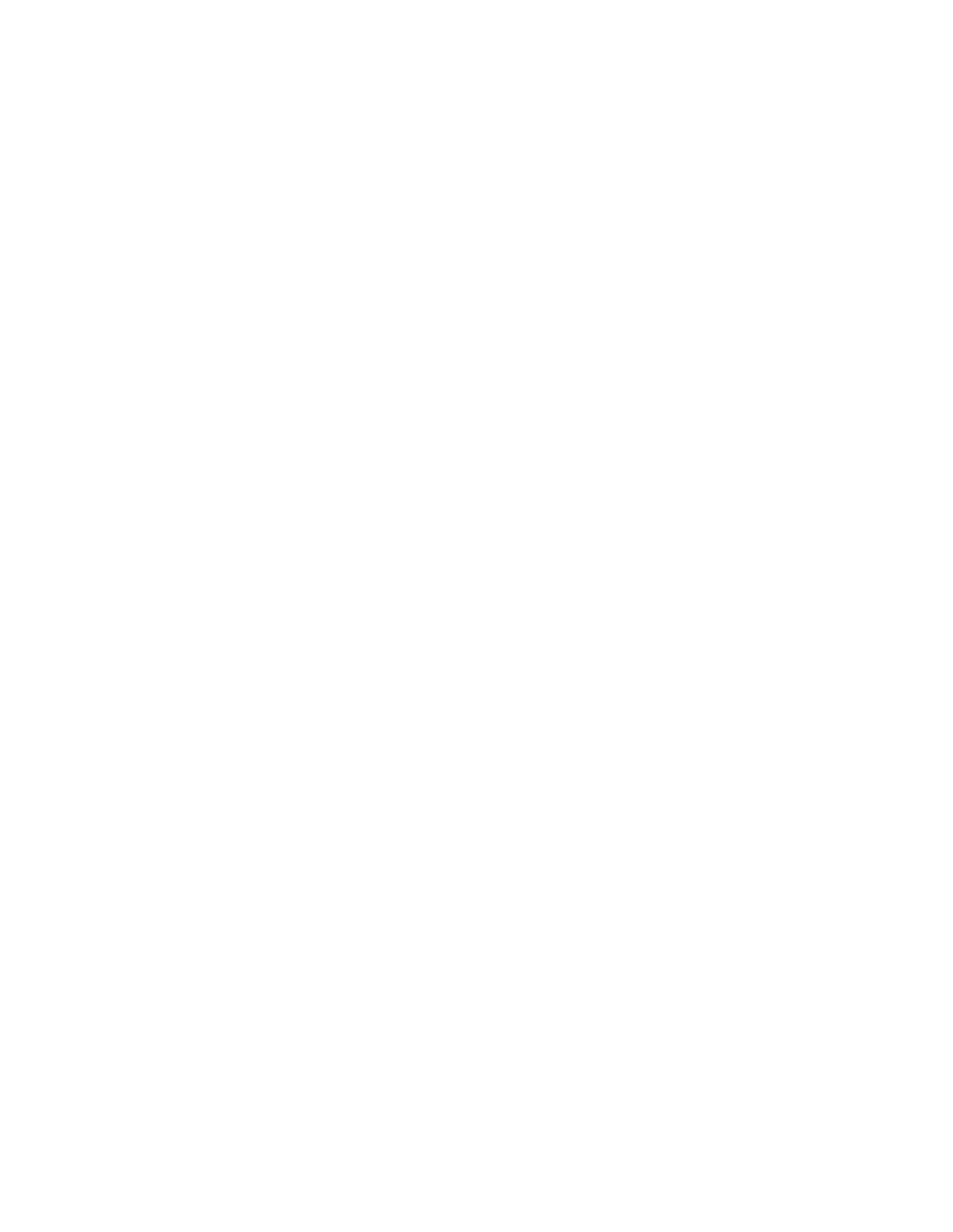## <span id="page-4-0"></span>*Background*

 $\overline{a}$ 

Myanmar faces a choice between maintaining some version of the *status quo* in which the military holds sway while allowing some limited forms of democracy or creating a genuine shift to a more open and inclusive system. This is not just a choice about who gets what share of the national output or even how fast that output grows, though that is part of the choice. The main choice is between national survival and unity or weakness and division. Myanmar may end up more like Pakistan than Indonesia.<sup>[1](#page-4-1)</sup> To avoid this, it needs a broad coalition of interest groups that support federalism, resource sharing, and taxation of resources for productive public investment. Such a change requires a fairly elected government and a stronger rule of law, including protection of minorities and those with wealth, however acquired. The current path is producing religious tension, limited sustainable growth (in spite of good intentions and high reported GDP growth), and ethnic and religious conflicts. The following graphic summarizing Why Nations Fail, a recent book, illustrates the situation<sup>[2](#page-4-2)</sup>. However, Myanmar is leaning to the left side of the diagram – closer to failure than success.

### Why Nations Fail - or Succeed based on Acemoglu and Robinson Paradigm



<span id="page-4-1"></span> $1$  Pakistan is a country in which the military retain a large role in many aspects of governing, including the economy. It has experienced slow (2.7% per capita GDP) growth since 1990, an insurgency, and much corruption. In Indonesia there is faster growth, a "normal" role for the military, and peaceful and democratic elections. The sum of governance indicators for Pakistan in 2013 is 113 (lower than Bangladesh); Indonesia is 263, higher than Vietnam.<br><sup>2</sup> The Acemoglu-Robinson argument works well for middle income countries needing to sustain growth that have "outgrown"

<span id="page-4-2"></span>the authoritarian regimes that got them started. It also may work for poorer nations that have found authoritarian regimes to be failures. Because of Myanmar's specific historical experiences, we believe that this paradigm applies to their current situation. Ironically, this historical approach runs counter to the claims of universality of Acemoglu and Robinson.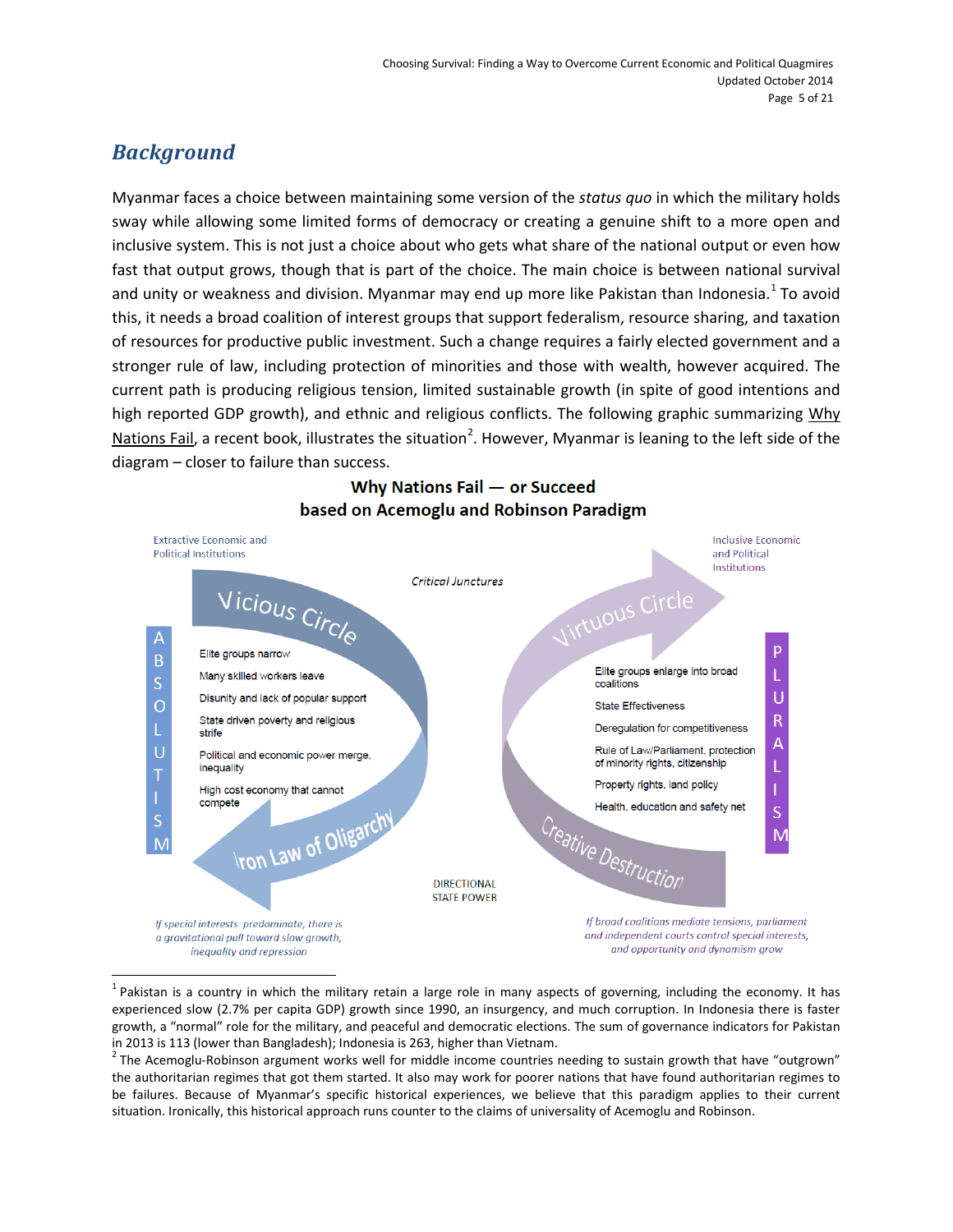There has been much upbeat commentary about Myanmar, seeking to beat the drum for a new emerging market. Long years of political isolation from all but some Asian countries have meant very low levels of western investment. There is no doubt that western aid and investment levels will rise, but it is crucial to understand where Myanmar is starting from. It is not just poor; it is still partly dominated by the military. It has never been a peaceful, united nation. There has been no normal system of public finance. Basic structures of government have atrophied as the military has displaced almost every other group, aside from their business associates. Negotiations to end civil conflict in the ethnic areas are undermined by major offensives. Endemic religious violence appears to be instigated by those who calculate the disturbances work to their advantage. These are dangerous trends that are derailing the process of nation building and successful development. If the current situation of decisive military influence and extraction persists, the chances for economic and political success are low and even effective national survival is in question. A choice to direct huge mineral resources to national development is needed – and this can only be accomplished by a broad coalition supporting federalism.

#### *Box One: A Note to Those Who Dislike Federalism*

The Army has fought for over a half century to keep Burma and then Myanmar united. It has seen federalism as separatism, the division of the nation. Even using the word causes many to question the legitimacy of the speaker or writer. The argument in this paper is that a type of negotiated federalism – in which the army is a partner to the negotiations – *is necessary for the survival of Myanmar as an independent nation*. Either the nation stays in tension and conflict and is gradually dominated or it becomes a developmental state and grows stronger. If natural resources are used for military or private ends rather than nation building, the results will be poverty, instability and an effective loss of national sovereignty. The Army has to become smaller as peace takes root, but also more professional and capable. A scholar and friend and resident of Burma, Professor J.S. Furnivall, wrote in 1931: "If as is but too probable, the obstacles prove insurmountable… [it] can only be a matter of time and, after a period of anarchy more or less prolonged, our descendents may find Burma a province of China. China has a great civilization and it is quite possible that the absorption of Burma by the Chinese will be the best destiny for the Burmese." (An Introduction to the Political Economy of Burma, page xxiv.) Giving some local autonomy and share of resource revenues to fairly elected governments in ethnic states (or divisions) is the only way to keep the nation intact and independent. The successful decentralization of Indonesia with its own regional pressures shows this is not just academic speculation.

This paper lays out the facts about where Myanmar has been, where it is, and what kinds of changes are needed to create conditions for unity, peace and inclusive and sustainable development. While the analysis in this paper is cautionary and often negative, its purpose is to solve problems, not complain. Creating a coalition for nation building will be easier if the poor current situation is better understood.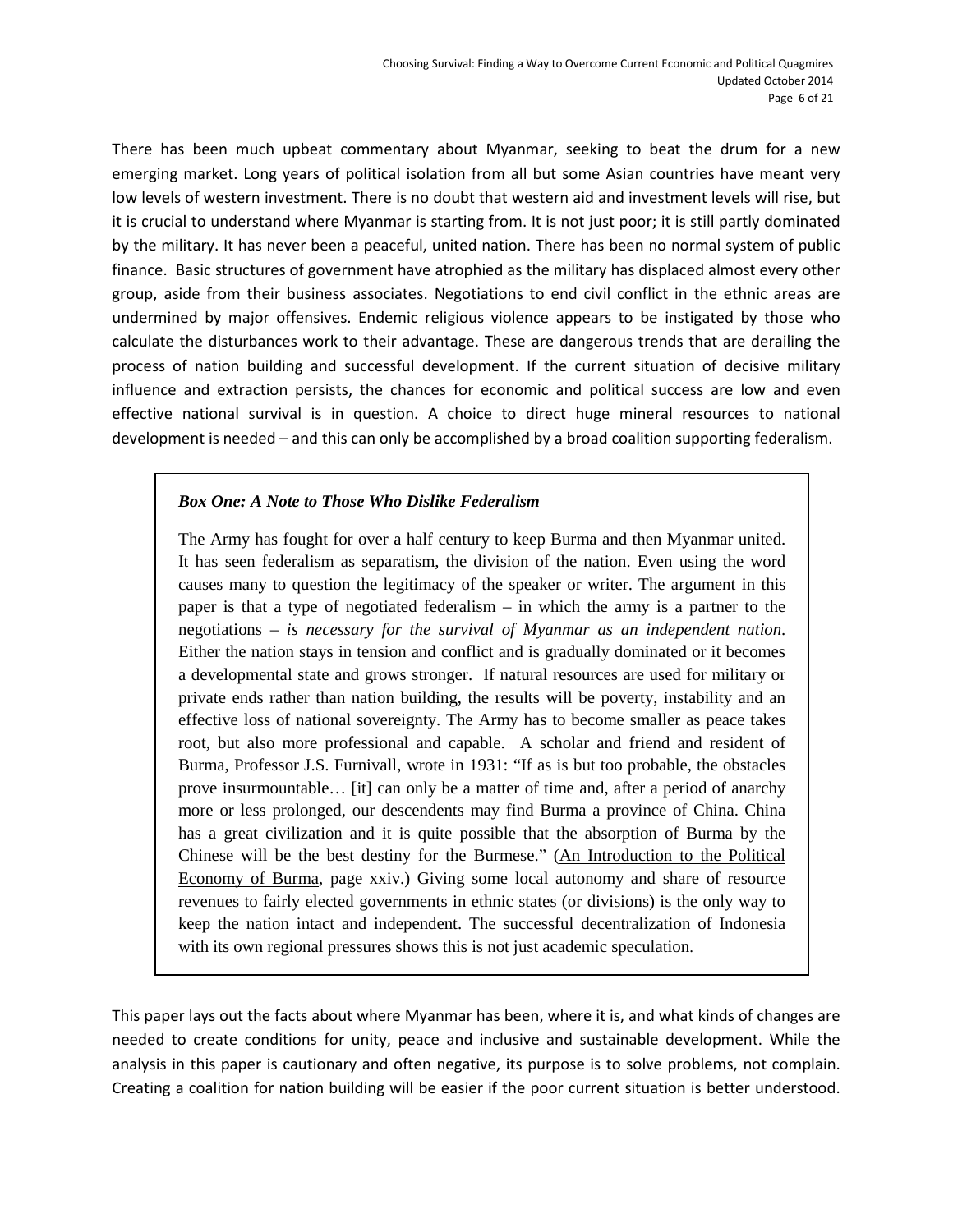Achieving the desired goals will not be easy and will likely take longer than many understand or imagine. Avoiding narrow coalitions that would continue current extractive policies is necessary to move forward. However, a feasible path exists and many current government policies are meant to put the nation on that path. This paper aims to contribute to those efforts and build on the progress already made.

### <span id="page-6-0"></span>*Past Levels of Performance*

 $\overline{a}$ 



**GNI Per Capita (PPP), in real \$ for selected Asian Economies Over 23 Years**

This series takes the World Bank estimates of PPP GNI per capita in 1990, 2000, and 2013 for most nations. Since no World Bank GNI estimate is available for Myanmar, data for 2013 is a CIA estimate of PPP GDP, and earlier years are Harvard estimates based on electricity consumption. IMF data for 2013 are shown in the "Alternate 2013" year.

This graph shows per capita GNI in purchasing power parity (equivalent international price terms) for selected Asian nations since 1990. Myanmar – the bottom black line – has grown, but very slowly. Its PPP GDP per capita in 2013 was \$1700 according to the CIA. The CIA is used because the World Bank made no estimate. (The final dotted lines show IMF estimates of PPP 2013 GDP per capita – their estimate puts Myanmar nearly equal to Vietnam even though electricity consumption per capita in Vietnam was nearly seven times that of Myanmar.) The World Bank did estimate that Indonesia's PPP 2013 gross income (a closely related concept) was \$9260. Since Myanmar (then Burma) was richer than Indonesia in 1960<sup>[3](#page-6-1)</sup>, it is clear that the last decades have been ones of very modest progress. Another way of showing this is to graph the change in electricity consumption per capita since 1990, as illustrated in the graph on the following page. This shows the increase in total electricity sales divided by population from 1990 to 2013.

<span id="page-6-1"></span> $3$  Economic Development and Cultural Change, Volume 18, number 1, part II, October 1969, p. 20 shows Burma with 1960 per capita GDP of \$66 and Indonesia with \$63. Indonesia is now several times as rich as Myanmar using PPP rather than exchange rate based estimates, which are the estimates cited for 1960. The IMF recently put Myanmar's PPP GDP per capita at \$4345, close to that of Vietnam which has six times as much kWh per capita.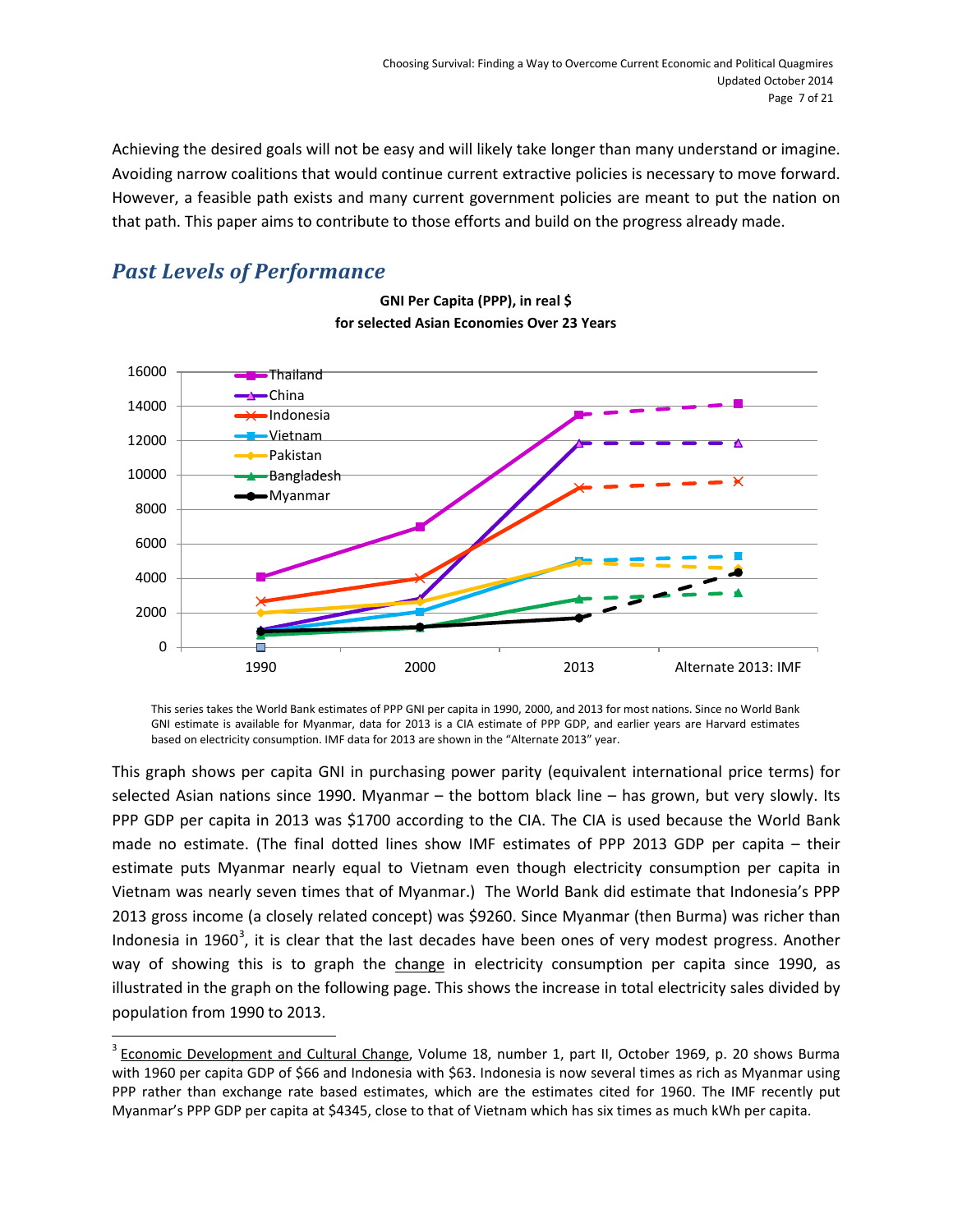

**23 Years of Growth – Change in kWh per capita, 1990-2013**

Source: World Bank On-line Data Base, consumption of electricity per capita in kWh and ADB Key Indicators.

It is noteworthy that Bangladesh is one of the poorer nations in Asia and Indonesia is notorious for its underinvestment in power and infrastructure. Even so, the change in per capita electricity was greater in Bangladesh than in Myanmar while Indonesia gained seven times as much. This measure avoids many of the data problems that bedevil attempts to estimate GDP per capita.

One reason for this underperformance is that the past governments in Myanmar were extractive and placed a low priority on funding even basic infrastructure, much less health or education.<sup>[4](#page-7-0)</sup> This was possible in part because economic data were often falsified and partly believed – economic growth rates of 12% a year were regularly recorded even when electricity per capita barely grew and rice per capita output was falling. World Bank governance indicators provide a useful measure of Myanmar's level of governmental functioning. These are six dimensions of governance measured in percentiles<sup>[5](#page-7-1)</sup>, so a maximum score would be 600. As the graph shows, Myanmar scored 52 out of 600 in 2013 – similar to the North Korean governance score. Rapid growth with this very low level of governance is all but impossible since uncertainty deters investment.<sup>[6](#page-7-2)</sup>

<span id="page-7-0"></span><sup>&</sup>lt;sup>4</sup> This underinvestment is being corrected as gas revenues are finally collected at a reasonable exchange rate, but tax revenues from other minerals are still well below levels typical in other nations. 

<span id="page-7-1"></span> $5$  The six types of governance are 1. Voice and accountability; 2. Political stability and absence of violence; 3. Government effectiveness; 4. Regulatory quality; 5. Rule of law; and 6. Control of corruption.

<span id="page-7-2"></span> $^6$  Quality investors want a level playing field, clear rules, security against confiscation and a government that is more like a fair referee than another player seeking to drain their business of revenues. Crony investors want the opposite – special favors and exclusion of competitors, even if it means sharing revenues with those making and enforcing the rules.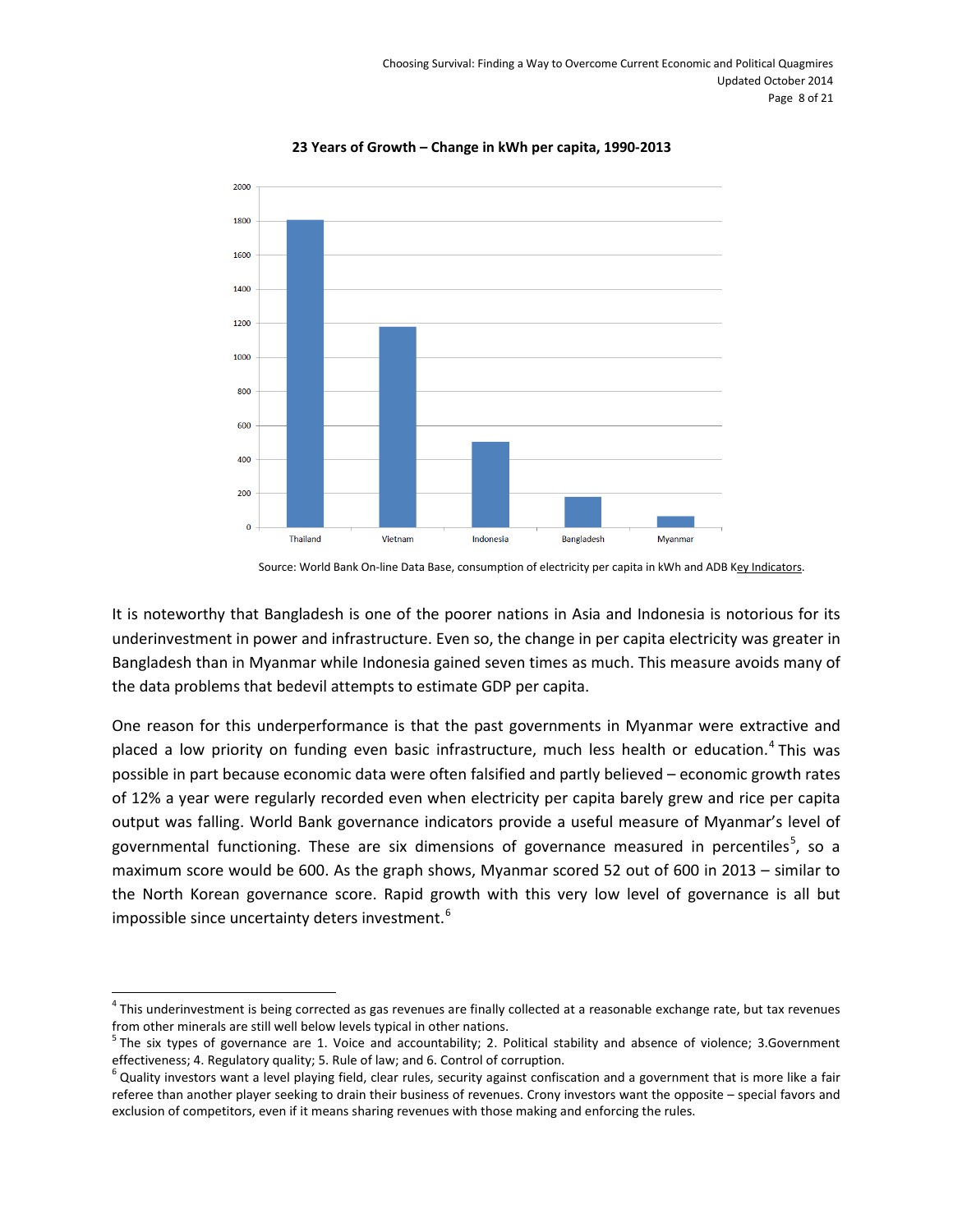

**Sum of World Bank Governance Indicators: Myanmar is the second lowest in Asia**



**Governance Score in 2013**

Since 1996, the World Bank has rated most nations on six dimensions of governance: voice and accountability; stability and absence of violence; quality of regulation; governmental capacity; rule of law and control of corruption. A maximum summary score would be 600.

http://info.worldbank.org/governance/wgi/mc\_countries.asp

While budget data have been mostly secret and are still not fully disclosed, the World Development Indicators 2012 report total health care spending in 2010 was 2% of GDP and only an eighth of that was publically funded – a mere 0.25% of GDP. Bangladesh spent 3.5% of GDP on health and public spending covered one-third of that, or 1.2% of GDP. (Cambodia is higher still.) Myanmar's share of public health spending is among the lowest in the world. Similar recent data for educational spending are not available, but in 1999, only 6.6% of GDP per capita was spent on a secondary school student. Bangladesh and Cambodia then had about 12%. Things since then have not improved much if at all, so it is safe to conclude that public spending on health and education is among the lowest in Asia and possibly in the world.<sup>[7](#page-8-0)</sup> Certainly the sporadic shutting down of the universities has severely depleted the supply of skilled workers and managers. The graph below shows the UNDP calculated Human Development Index for 2013. This is an index that reflects levels of education, health and income per capita. Myanmar is lower than Bangladesh and Cambodia in stark comparison to a period after World War II when it was among the most educated nations in the region. Even worse, many of the most educated have left Myanmar and the composition of the workforce reflects both the past decades of underinvestment and the migration of educated workers to neighboring and more distant nations.

<span id="page-8-0"></span> $<sup>7</sup>$  A recent sampling of some rural areas with a functional literacy test found that about half of rural adults could answer all</sup> three simple questions correctly when the answers were clearly written and in front of them. This was not a national sample but suggests that official literacy data, with more than 90% literacy, may be overstated.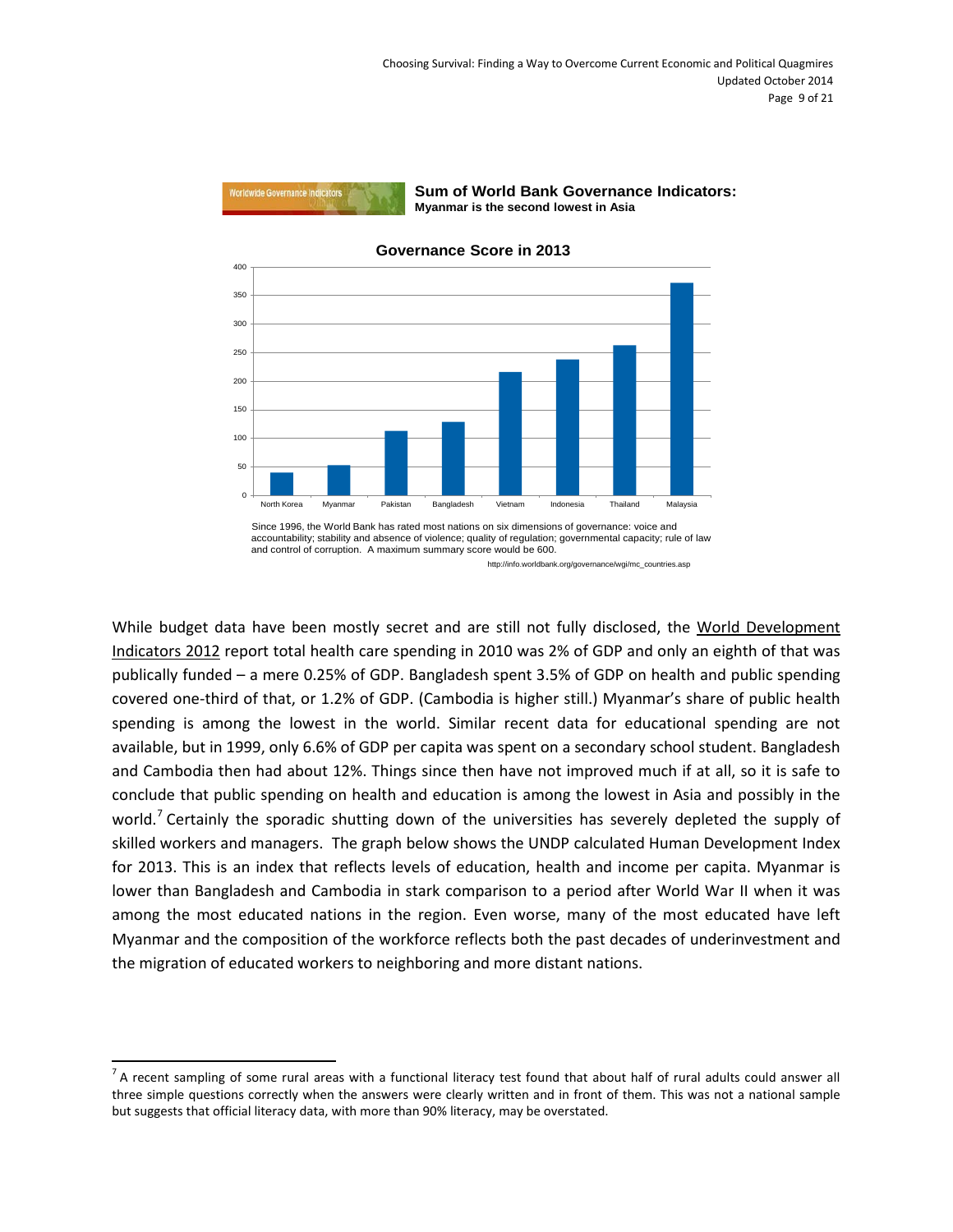

#### **2013 UNDP Human Development Index**

The miserable governance in the recent past, lack of electricity and failure to train the work force has led to minimal levels of foreign direct investment. According to the 2014 World Investment Report by UNCTAD, Myanmar had only \$278 per capita in its stock of FDI, mostly for raw materials. Cambodia had more than twice as much and Vietnam more than three times. Even landlocked Laos had 60% more FDI per capita. Japan, which sees itself vying with China for influence in Myanmar, has been boosting its aid levels but Japanese businesses have been reluctant to invest in Myanmar even as they exit China in search of alternatives.<sup>[8](#page-9-0)</sup> The major exceptions have been natural resource investments, or perhaps some in tourism and real estate.

There has been massive government mal-investment and underinvestment. Billions of dollars were spent on Nay Pyi Taw (which itself is questionable), but the road to the new capital from both Yangon and Mandalay did not use reinforced steel rods, so trucks cannot use the road. This greatly diminishes the economic value of that investment. Regulations kept cell phones so expensive that Myanmar lagged behind Africa. The cell phone situation is improving, but mobile coverage in 2012 was still only 11 per 100, compared to 64 per 100 in Bangladesh.<sup>[9](#page-9-1)</sup> Internet use in 2012 was 1 per 100 people. Trucking costs are five to ten times higher per ton-kilometer than in Thailand or China according to surveys by Harvard researchers. Except for natural resources and \$700 million of garments<sup>[10](#page-9-2)</sup>, there is little export activity. In short, the country lags well behind its neighbors in almost every relevant dimension.

<span id="page-9-0"></span><sup>&</sup>lt;sup>8</sup> The amount of licensed (not realized) FDI from 1988 to July 2012 was \$43 billion, largely from Asia excluding Japan. China including Hong Kong alone accounted for 48% of that total and Thailand for 23%.<br><sup>9</sup> Data from: http://www.itu.int/en/ITU-D/Statistics/Pages/stat/default.aspx

<span id="page-9-2"></span><span id="page-9-1"></span><sup>&</sup>lt;sup>10</sup> While garment exports have risen in recent years, Cambodia in 2012 had garment exports of \$307 per capita while Myanmar in 2012/13 had less than \$12.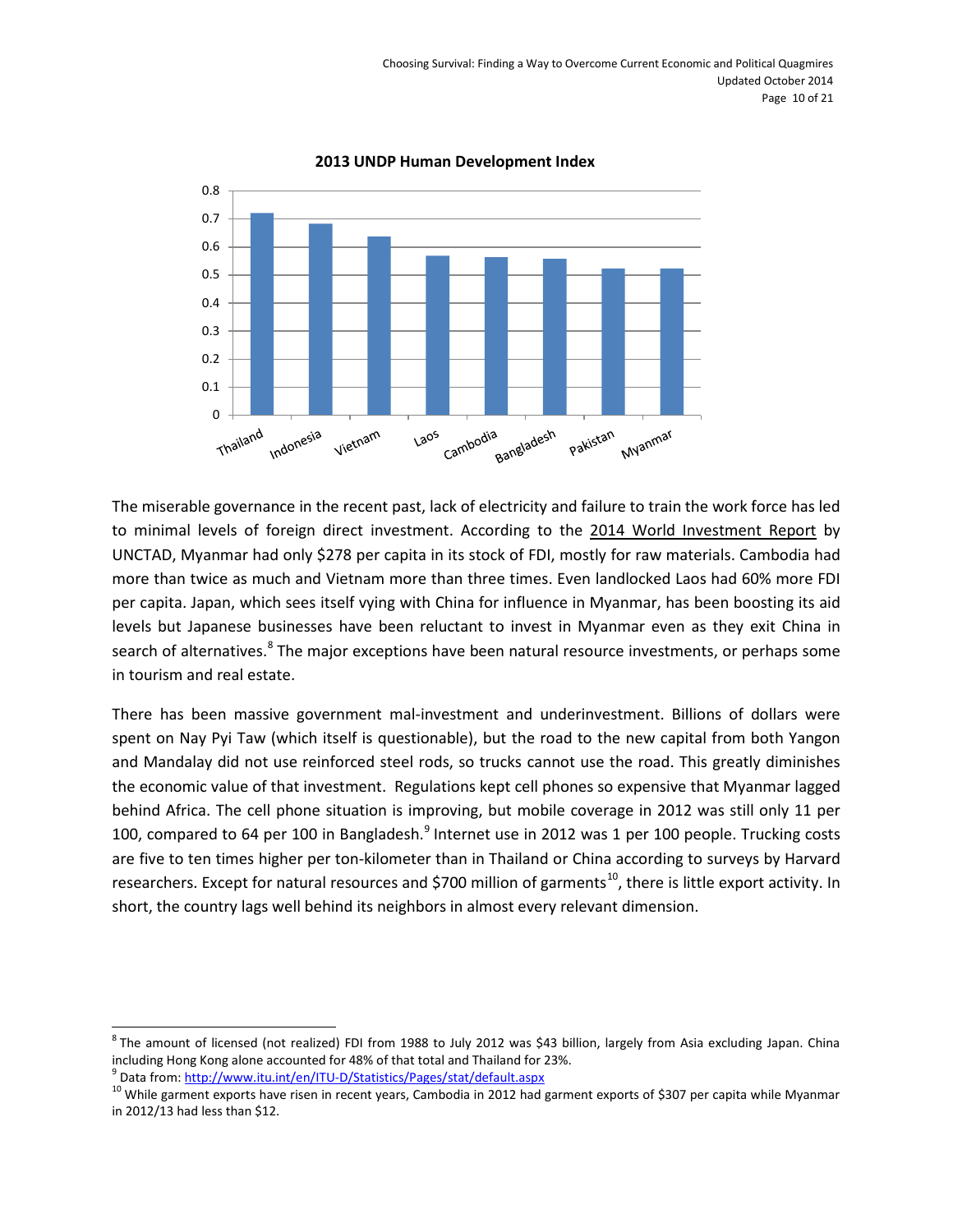### <span id="page-10-0"></span>*Ethnic and Religious Violence*

It is perhaps not surprising that in a country where income is so concentrated and widespread progress so limited, there has been conflict. The long-running ethnic conflict, going on and off since the 1950's, appeared last year to be drawing to a close except in Kachin state where over 100 battalions fought the Kachin Independence Army over jade and trade routes in spite of movement toward a national cease fire This has created 100,000 internally displaced people and resulted in dozens of villages being destroyed. Recently conflict has spread to the Shan state as well. The threat of land seizures also persists<sup>11</sup>. The cease fires, first negotiated in the 1990's, basically allowed the Burmese Army and the armed ethnic groups to unevenly split the resource rents, smuggling, drug profits, and road tolls and other "contributions" but held back any real progress in the ethnic states. The lack of economic progress and threat of violence contributed to the millions of workers who moved to Thailand and other nations. Many of these are skilled workers (Singapore is said to have over 40 thousand engineers from Myanmar) and labor shortages are reported in some of these ethnic states, even where it is peaceful. If the "solution" to this conflict is an imposed peace with continued extraction, it would be a huge negative for development and national unity. Such an imposed settlement would result in continued economic stagnation (except for continued resource extraction) and migration. A nation does not thrive when its young people leave.

In addition to the ethnic conflicts there has been a recent upsurge in anti-Muslim violence. At first this was largely confined to Rakhine state next to Bangladesh where radical Buddhist monks suggested with little evidence that there had been uncontrolled migration and rapid population growth among Muslims due to multiple wives, large numbers of children, and conversions.<sup>[12](#page-10-2)</sup> One monk in particular, Ashin Wirathu, had been jailed for his inflammatory preaching but was released after the 2007 suppression of the Buddhist monks by the military government. He is now the head of a large monastery and enjoys tacit government support.<sup>[13](#page-10-3)</sup> Muslims account for only 5% or so of the population. (Historical records show that the ratio declined from 1881 to 1983; a new census has been conducted and should provide more reliable data in 2015.) Conditions have not improved in Myanmar relative to Bangladesh since then – indeed by 1989 Bangladesh consumed more electricity per capita than Myanmar and more recent surveys show levels of living in Bangladesh much better than those in Rakhine. Organized violence with little official protection or subsequent prosecution suggests that at least some elements of the security forces allow or support these actions. It goes without saying that systematic persecution could attract international *jihadi* attention. This is not what the tourist industry, bridges, pipelines or power stations need. In addition, the threat of violence against minorities, especially in Rakhine state, threatens the very idea of democratic federalism. This is not only a threat to the peace and prosperity of

<span id="page-10-1"></span> $11$  The military and government are still taking land throughout the nation, often with few legal niceties. See: <http://www.bangkokpost.com/business/news/366469/myanmar-s-land-grab-problem><br><sup>12</sup> Indeed, the 1978 "King Dragon" operation under Ne Win had produced a flow of 250 thousand Muslim refugees to

<span id="page-10-2"></span>Bangladesh, contributing to a net outflow of migrants to India and Pakistan.

<span id="page-10-3"></span> $13$  Violence in 2014 even drove out the UN and international groups staffing refugee camps for Muslims in Rakhine..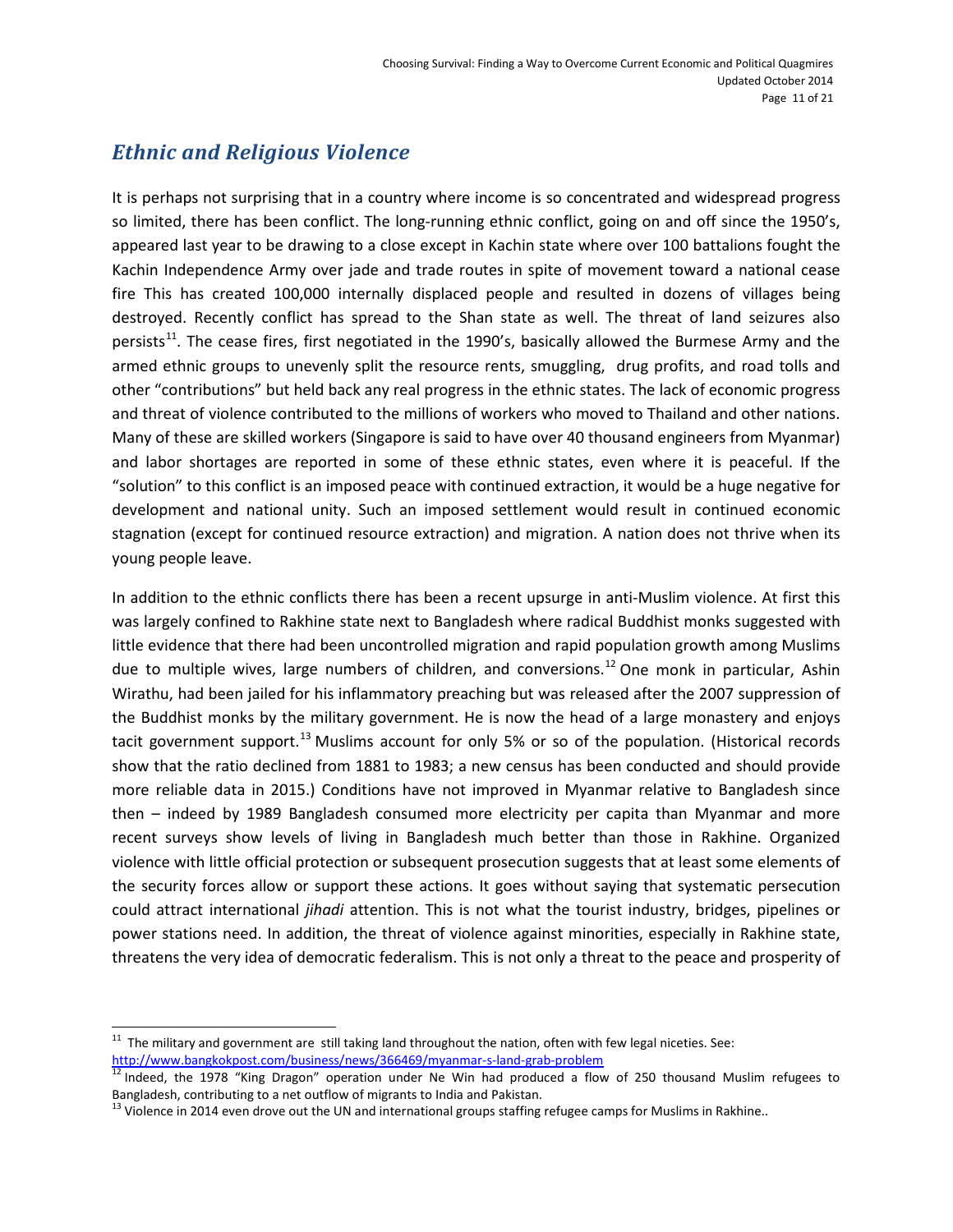Rakhine; it is also a threat to nation building, ethnic reconciliation and democracy. How can there be a safely reduced role for the security forces if violence results?

### <span id="page-11-0"></span>*Current Economic Progress*

 $\overline{a}$ 

A reasonable retort might be that as bad as things were in the past, the present is much brighter. For example, the IMF estimated real GDP growth of 16% from 2011/12 to 2013/[14](#page-11-1).<sup>14</sup> That estimate of GDP growth is consistent with other official Myanmar government data: (Source: <https://www.mnped.gov.mm/> )



#### **Estimated Growth in GDP, Electricity, and Trade from 2011/12to 2013/14**

Sources: GDP from IMF; Electricity, Imports and Exports from Official Myanmar data from the Central Statistical Organization, Myanmar Ministry of National Planning and Economic Development, online at https://www.mnped.gov.mm

The welcome gains in electricity (12% a year for two years) will be difficult to maintain due to a lack of substantial new hydroelectricity or gas supplies for several years. Likewise, lower prices for raw materials including rice, rubber and gas will make export gains harder. These pressures will tend to slow economic growth. A lack of economic growth makes political settlements much more difficult as it is hard to negotiate gains for each group if the pie is not increasing much or even shrinking.<sup>[15](#page-11-2)</sup> This lack of progress and/or concentration of benefits also reflect a lack of governance – the inability of the government to control fully the levers of policy. The tendency for military operations to undercut the

<span id="page-11-2"></span><span id="page-11-1"></span><sup>&</sup>lt;sup>14</sup> See IMF Country Report No. 14/307, <u>Myanmar 2014 Article IV Consultation</u>, October 2014, page 20.<br><sup>15</sup> The findings that food poverty had fallen in half from 2005 to 2010 and that food intake per person was higher th Sweden (from the 2010 Household Survey) are equally implausible.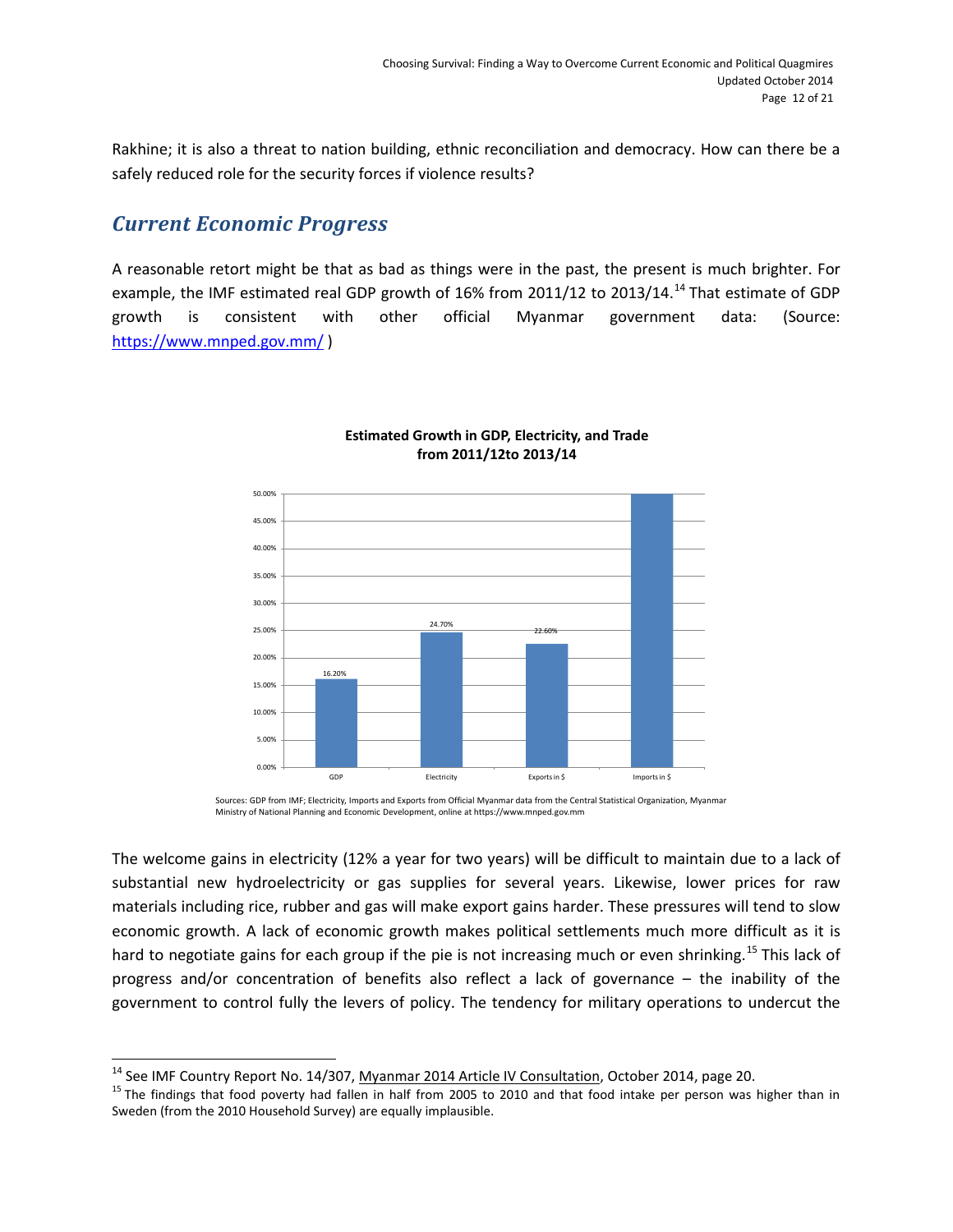government's attempt at peace negotiations or effectively control anti-Muslim riots reduces its legitimacy.

### <span id="page-12-0"></span>*Land and Agriculture*

While Thailand and Vietnam each export five to ten millions of tons of rice a year, Myanmar has only been able to sustain about one million tons of exports a year or one third as much as it exported in the 1930's.<sup>[16](#page-12-2)</sup> Independent estimates of rice production suggest that per capita output had been declining for some time.<sup>[17](#page-12-3)</sup> There are many reasons for the low productivity in agriculture, but one of the most important is the precarious status of land use rights. Millions of acres have been taken over by officials for little or no compensation, for use by the military or influential domestic or foreign investors. This threat lies over most farmers, who are understandably reluctant to invest much in their land if it will only be taken away. The problem is most severe in ethnic areas where land ownership has historically been communal rather than individual, and so farmers often lack government deeds. This land is said to be "unoccupied" by those taking it, who then expel those who have been farming it for generations, or had left due to conflict. This communal system needs legal recognition. It is difficult for local groups to research and raise these issues because land takings are one major source of revenue or wealth for the military and officials. This issue was not really raised in recent USAID reports on agriculture, nor have the World Bank, ADB or FAO emphasized it. Note that estimates of resource flows on page eighteen of this paper do not include estimates of the millions of acres taken by military and official personnel, nor the billions of dollars of timber sold.

### <span id="page-12-1"></span>*Exchange Rates and Finance*

 $\overline{a}$ 

The real exchange rate of Myanmar has been a problem for the economy and is still troublesome in spite of some recent movement. The nominal exchange rate was 1300 kyat to the dollar in 2006, fell to below 800 in 2012 and recovered to 970 kyat in 2013. However, during this period domestic prices almost doubled while global inflation was modest, less than 3% a year. Inflation in developing Asia rose less than 5% a year, half of Myanmar's rise. The result is that it is cheap to import manufactured goods and less profitable to export them or to compete with imports.<sup>[18](#page-12-4)</sup> While a full adjustment to the real exchange rate of 2006 would imply an exchange rate of 1500-1600 kyat per dollar, it is likely that some

<span id="page-12-2"></span><sup>&</sup>lt;sup>16</sup> While there was a huge jump in rice shipments to China in 2012 to take advantage of high Chinese support price for domestic rice, this has depleted stocks in the country. Rice exports dropped 38% in the April to October period of 2013 vs. 2012 according to the Yangon Times. In addition, the Japanese have offered to buy rice but Myanmar seems unlikely to be able to respond due to domestic shortages... [\(http://www.mizzima.com/business/trade/9891-myanmar-uncertain-of-fulfilling-japan-s](http://www.mizzima.com/business/trade/9891-myanmar-uncertain-of-fulfilling-japan-s-offer-to-import-rice?utm_source=ISEAS+Library+Daily+News+Alert+-+22+August+2013+&utm_campaign=Info+Alert+20130822&utm_medium=email)[offer-to-import-rice?utm\\_source=ISEAS+Library+Daily+News+Alert+-](http://www.mizzima.com/business/trade/9891-myanmar-uncertain-of-fulfilling-japan-s-offer-to-import-rice?utm_source=ISEAS+Library+Daily+News+Alert+-+22+August+2013+&utm_campaign=Info+Alert+20130822&utm_medium=email)<br>+22+August+2013+&utm\_campaign=Info+Alert+20130822&utm\_medium=email)

<span id="page-12-3"></span><sup>&</sup>quot;Revitalizing Agriculture in Myanmar", p.15, (http://www.ash.harvard.edu/extension/ash/docs/burma.pdf[\)](http://www.mizzima.com/business/trade/9891-myanmar-uncertain-of-fulfilling-japan-s-offer-to-import-rice?utm_source=ISEAS+Library+Daily+News+Alert+-+22+August+2013+&utm_campaign=Info+Alert+20130822&utm_medium=email) shows rice output per capita falling from 228 kg in 2000 to 201 kg in 2009. In 2012/13 according to the August 2013 Rice Outlook published by the U.S. Department of Agriculture, output had fallen further to only 180 kg pc.

<span id="page-12-4"></span> $18$  Garment exports have jumped from \$379 million in 2010/11 to \$695 million in 2012/13, though remain a small fraction of garment exports from Cambodia which were \$4.6 billion in 2012. Decreasing export barriers help to explain the recent growth. Cambodian per capita exports of garments were \$307 compared to \$12 for Myanmar.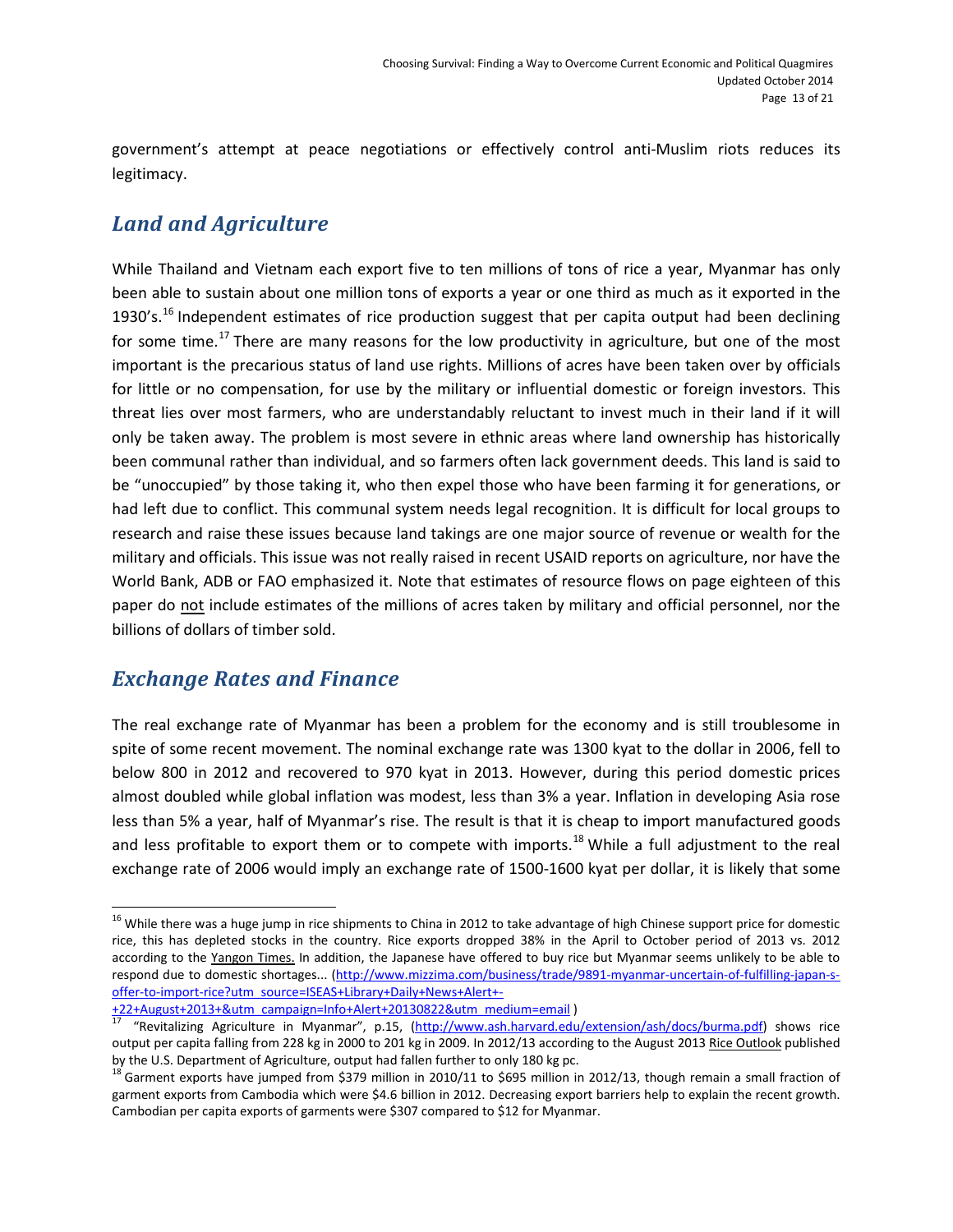real improvements in infrastructure or reduced trade barriers would allow a more modest adjustment to perhaps 1100 to 1200 kyat per dollar. Still, unless strong world raw material prices support rural incomes and better infrastructure attracts more labor-intensive exporters, the current exchange rate will remain a drag on many non-resource economic activities. The ability of the Central Bank to manage the exchange rate remains limited and if increased capital inflows or gas export earnings cause the rate to strengthen again, it will require some effort to prevent a further loss of competitiveness. Recent growth in imports while exports decline suggest this is already an issue.

The state of finance in Myanmar is primitive. Most business is on a cash basis. Banks provide very limited credit to firms – private credit is 10% of GDP in 2012/13 according to the IMF, while deposits are 31%, with most remaining credit going to the government or directed credits.<sup>[19](#page-13-1)</sup> The ability of banks to assess risk or to extend lending on commercial terms to farmers or small and medium firms is very limited. Most private lending is for trade or real estate. Commercial bond or equity markets do not exist. Until recently, even using credit cards was difficult and expensive due to sanctions on Myanmar banks. A period of joint venture banking with foreign and local banks followed by more open opportunities is planned, but the system capacity will be limited for the next several years.

### <span id="page-13-0"></span>*Proposed Solutions*

The key to creating a future in Myanmar is realizing that improving the fundamental direction of the country depends on a fair settlement of the ethnic conflicts and defusing of the religious violence. The ethnic states want and should be able to negotiate the right to establish states with limited autonomy and self-elected governors within the nation. To have meaningful self-government, states will need revenues and one way to accomplish that is for them to get a share of mineral revenues so that they have some fiscal base. In various papers<sup>[20](#page-13-2)</sup> this is called the "new federalism" to distinguish it from "federalism" which was forbidden to mention in the recent past because it was assumed by the military that it was a code word for dissolution of the nation. It is argued that, to the contrary, "new federalism" is a way to secure the peaceful unification of the nation.<sup>[21](#page-13-3)</sup> If instead, the ethnic states are treated by the Army as the Chinese treat Tibet, there will be a need for a large military, limited civil rights, and continued extraction. These conditions are incompatible with the development of democracy and inclusive growth and, as previously argued, may be incompatible with long-term national independence and survival.

The religious tensions need to be de-escalated in at least two ways. One is to strengthen the rule of law. The President has made it clear that all citizens are protected by law and minorities should not be subject to mob action. Yet there have been indications of official complicity or at least inaction in many

 $\overline{a}$ 

<span id="page-13-2"></span><span id="page-13-1"></span><sup>&</sup>lt;sup>19</sup> In Vietnam, private credit/GDP is over 90% in spite of starting from a very low level in the 1990's.<br><sup>20</sup> See: "Creating a Future: Using Natural Resources for New Federalism and Unity," and "Against the Odds: Buildin at: [\(http://www.ash.harvard.edu/extension/ash/docs/creating.pdf\)](http://www.ash.harvard.edu/extension/ash/docs/creating.pdf) and

<span id="page-13-3"></span>[<sup>\(</sup>http://www.ash.harvard.edu/extension/ash/docs/against.pdf\)](http://www.ash.harvard.edu/extension/ash/docs/against.pdf)<br><sup>21</sup> It is significant that the powerful speaker of the lower house, U Shwe Mann, has spoken out publically in favor of some form of federalism. This increases the chances of a successful ethnic settlement.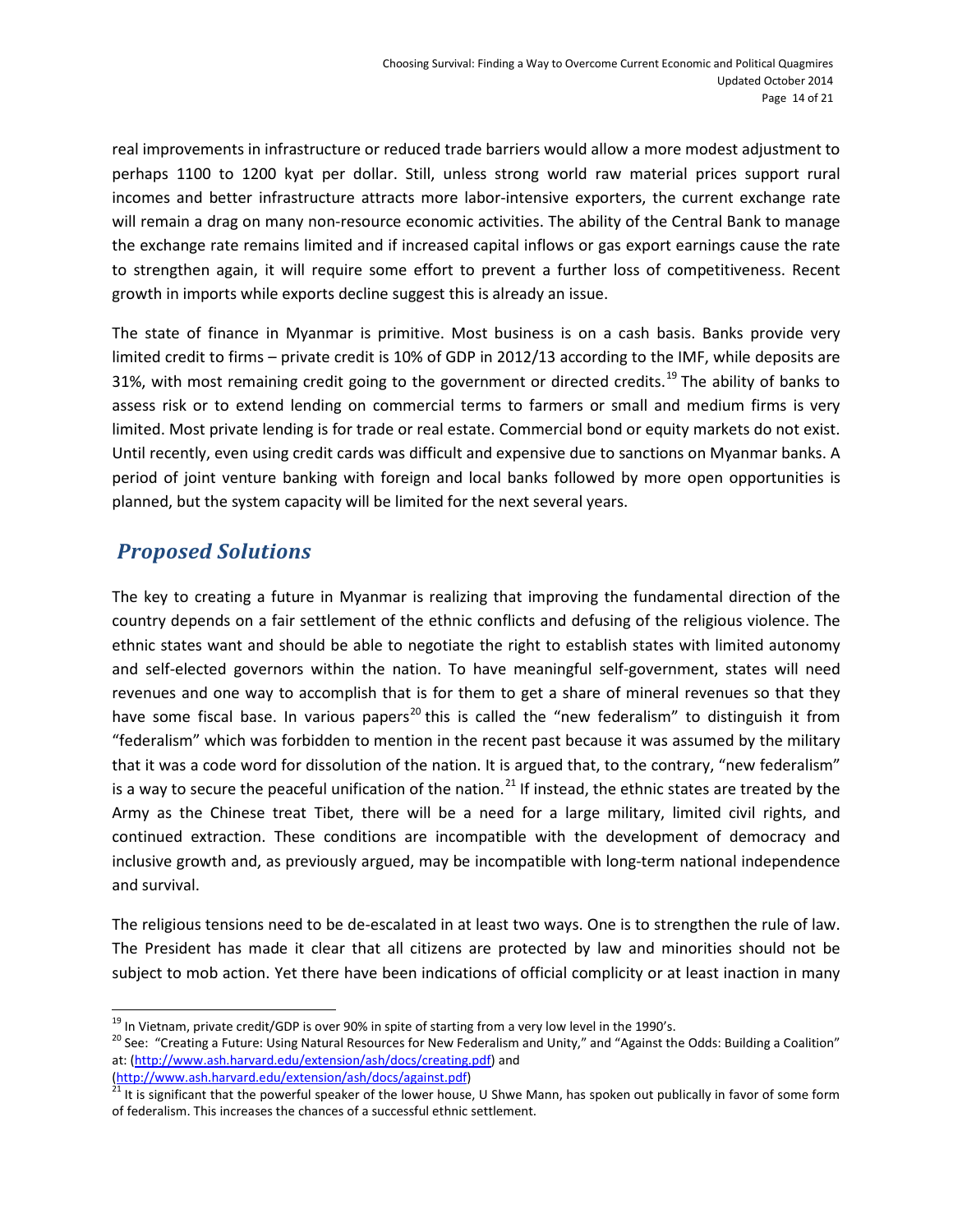incidents and most of those arrested have been minorities, not Buddhists. This is in spite of most of the violence being directed against the minorities. Moving to apply the law even-handedly and preventing mob violence is a first and necessary step. If Muslims are attacked, it may be that Christians would be next. This kind of sectarian aggression will have similar negative impacts as the ethnic conflicts.<sup>[22](#page-14-0)</sup>

However, a second step is needed. One reason the rabble rousing rhetoric gains traction is that there has been so little widely spread economic progress. If prosperity and opportunity were seen to be rapidly spreading, there would be much less salience to these hateful messages. The government will have to put in place policies that start moving the economy broadly forward and make Myanmar a more attractive place to invest beyond raw materials and real estate. This will include reducing red tape and corruption, creating better power supplies and infrastructure, seeking to extinguish the "road tolls" that raise internal transport costs far above normal levels, and working to attract back and train more skilled labor. In addition, the security of land holdings remains a major issue. As previously mentioned, farmers know that a military officer or government official can take their land for little or no compensation if it is wanted for their purposes – including giving it to a crony investor. This too tends to make the majority resentful and makes it easier to incite violence. This is also a rule of law issue.

The key to making this work is creating a modern public finance system that fairly taxes the excess profits created in exploiting raw materials. If the \$6 to \$10 billion estimate of jade exports in 2011 is correct, the taxes and fees paid to the government amounted to well under 8% of sales when they should have been at least 50% because the cost of production is less than 2% of sales.<sup>[23](#page-14-1)</sup> This alone would provide billions of dollars a year in additional government revenues. If this principle were expanded to cover other raw materials, there would be adequate amounts to fund critical investments and services in both the ethnic states and central Myanmar. Without such a switch, the elites would remain so wealthy that elections, officials and judges would be bought (and the government would be so poor) that democracy would lose its meaning. This insight was captured in a recent book, "Why Nations Fail" whose fundamental message can be summed up in the graphic appearing on the first page of this paper.

This graphic emphasizes the importance of developing a political dynamic which supports growth and equity. There is little doubt that Myanmar is at a critical juncture and will decide in the next few years if it broadens its politics and economics to become more inclusive or remains crony-ridden and extractive. The past elites may well remain in power, but would rule a very poor and failing nation which would fall increasingly under foreign influence. If a decision is made to move towards the upward arrow and market-led competition is allowed to impinge on incumbent products and producers, then there is a promising path forward. However, such a move will prove difficult since so many of the elite have relied

<span id="page-14-0"></span><sup>&</sup>lt;sup>22</sup> The concentration of "969" violence outside of Rakhine in NLD areas has led some local observers to suggest that it is a means for conservative forces to undercut NLD strength ahead of the next election. This is only anecdotal but is taken seriously by several normally well-informed Burmese.<br><sup>23</sup> Precious stones such as jade have low extraction costs, so the ratio of government revenues to sales can be higher than, say,

<span id="page-14-1"></span>copper. Note even the 8% figure for 2011 of government revenues to sales assumes payment at a realistic exchange rate – something which is not at all certain. The real ratio may be much lower.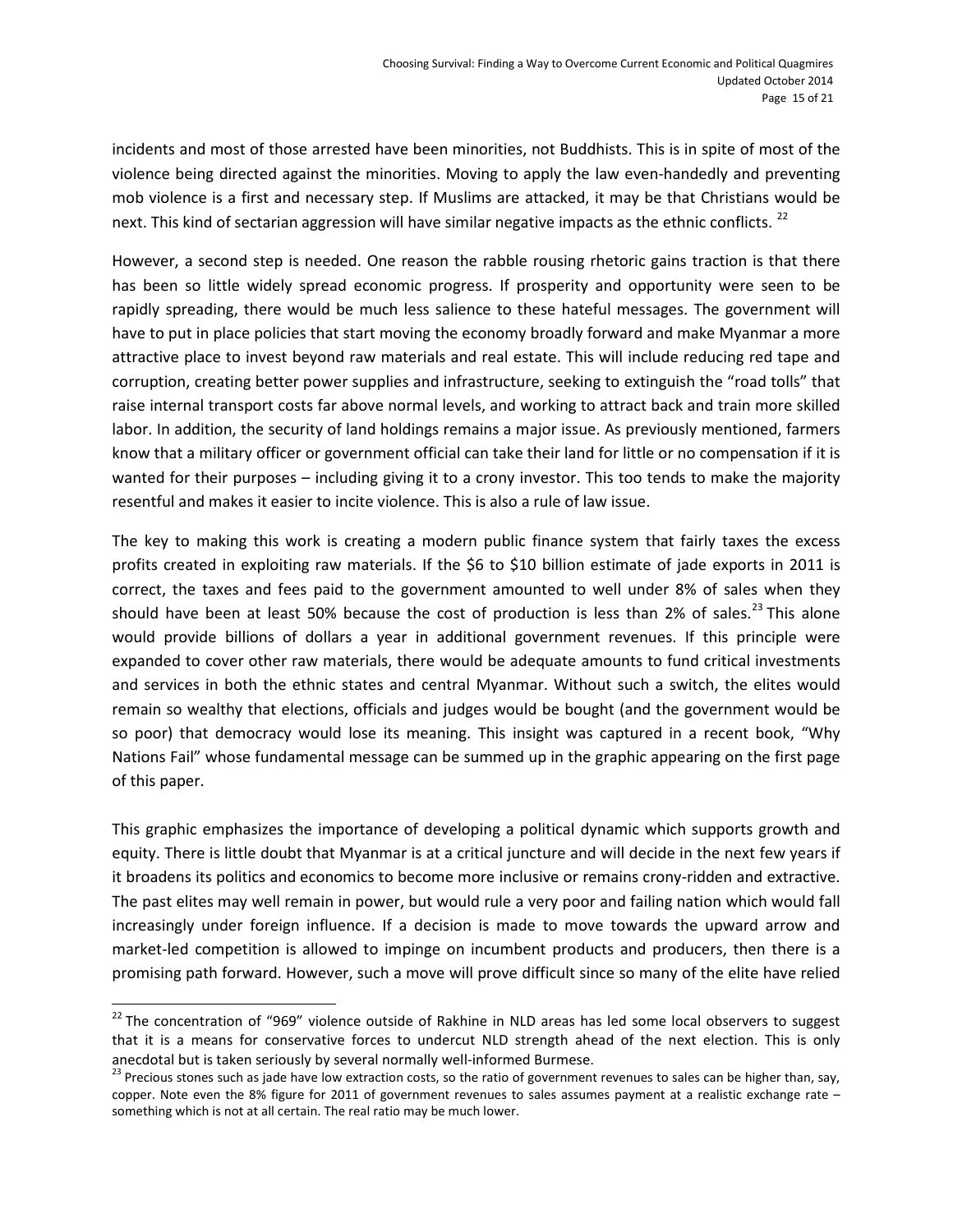on some form of extraction, favored contracts or land access, or monopoly to become wealthy. On the other hand, a fast growing economy with more trade will also present opportunities for those with access to capital and some business experience. The challenge will be to persuade enough of the elite that they and the nation will be better off following an "upward" path. If the future did involve something like the proposed "new federalism" a whole host of implications follows, described in the previously referenced paper "Against the Odds".<sup>[24](#page-15-0)</sup> The sheer magnitude and complexity of the various parties' interests is daunting. In a small economy, billions of dollars a year and political and economic power is at stake. Only a broad coalition can create a switch to a system in which the natural resources are used for national development.

There will likely be a tendency for some of the essential coalition partners to consider forming a narrow coalition since forming a broad coalition is so difficult. There may be a narrow coalition based on a "military +1" idea. This would combine the military and one of the potential coalition partners. However, if the ethnic groups (for example) remained effectively excluded from real participation, the Union of Myanmar would not be a real nation since so many people would feel excluded and oppressed. The very *idea* of a coalition is hard to understand for those accustomed to one line of authority. It requires groups with different goals and values, even if opposed in the past, to cooperate for a common goal. It requires negotiation and compromise. It means that the circle of influence is enlarged and more interests are considered in making policy. The choice of the kind of coalition formed is the short-term choice that the major groups have to make.

The major groups potentially involved in a broad coalition include the NLD led by Daw Aung San Suu Kyi; the Parliament led by the speaker U Shwe Mann; the current government led by President Thein Sein; the military led by the Commander-in-Chief General Min Aung Hliang and the ethnic groups. The graphic on the following page represents the possible coalition partners. Within three or four major groups there are those who prefer the status quo and those who want change. The military, government and parliament all have strong conservative voices which are very influential. Even the ethnic groups have militia leaders who might prefer to keep their gold, jade or drug cash flow rather than direct taxes to a legitimate state government. The NLD has perhaps least at stake in the current arrangements, but while it has substantial popular support, it is limited in its ability to independently cause change. It has also been pressured by the "969" anti-Muslim violence, which has a degree of popularity – even among the ethnic groups. In addition, the Association for the Protection of Race and Religion, or Ma Ba Tha, has pushed for legislation that would effectively outlaw inter-faith marriages, enact population control measures and restrict religious conversions. These proposed laws are likely to deepen divisions and make coalition building more difficult.

<span id="page-15-0"></span><sup>&</sup>lt;sup>24</sup> Among the many steps needed to realize a unified and broadly developing nation would be a revised policy towards land rights, taxation of natural resources and the creation of a normal system of public finance, limited self-rule in states, a move to fair and open elections, a strengthened rule of law with diminishing military ability to legally intervene, and adoption of economic policies to boost growth and improve economic welfare for most people. A stronger rule of law would protect minorities and allocate citizenship to those born in Myanmar.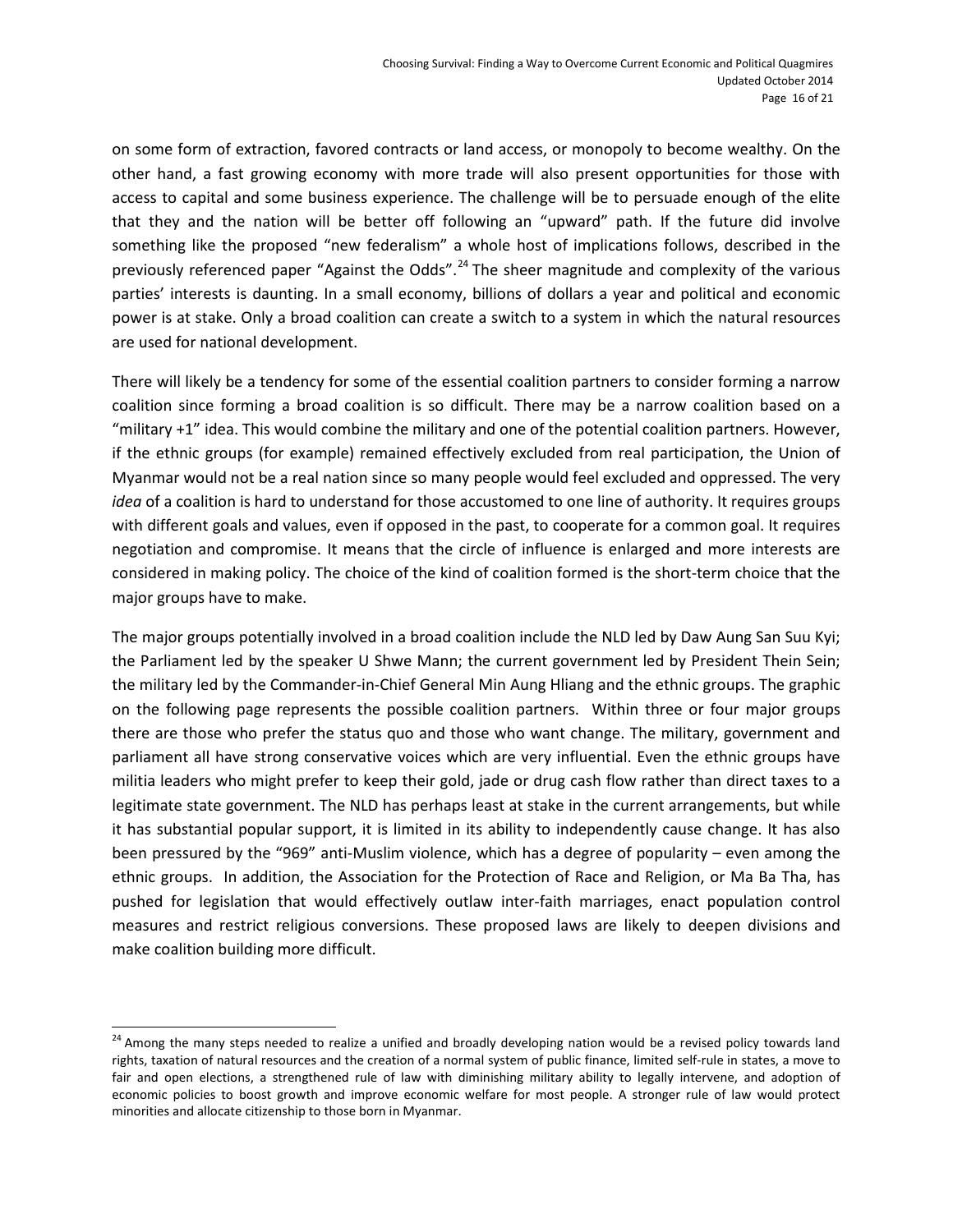Choosing Survival: Finding a Way to Overcome Current Economic and Political Quagmires Updated October 2014 Page 17 of 21



Each group has some tendencies towards supporting a broad coalition and some that are more statusquo oriented.

The NLD, not without reason, may have felt it could win any fair election and therefore did not need to form a coalition. However, it is politically sophisticated and thoughtful, and appears to appreciate the need for a broad coalition.<sup>[25](#page-16-0)</sup> It needs more than popular support though – it needs a rule of law and the agreement of the military to allow real democratic government.

The military, with its blocking position in Parliament and the constitutional right to intervene at will, may also not see the point of gathering many allies. Yet, unless the military's right to intervene is replaced by a rule of law or secure political agreements, no government will govern securely – Pakistan is a cautionary example. If some degree of amnesty for past wealth accumulation and a future military role were negotiated, the long-run position of both the military and the nation would be stronger, even if future extraction were limited and the holding companies no longer functioned as monopoly money

<span id="page-16-0"></span><sup>&</sup>lt;sup>25</sup> The recent comments by Aung San Suu Kyi about the need for a rule of law and key constitutional changes reflect this sophistication. See: [http://www.bloomberg.com/news/2013-09-22/there-is-no-guarantee-myanmar-won-t-backslide-suu-kyi](http://www.bloomberg.com/news/2013-09-22/there-is-no-guarantee-myanmar-won-t-backslide-suu-kyi-says-1-.html?cmpid=yhoo)[says-1-.html?cmpid=yhoo](http://www.bloomberg.com/news/2013-09-22/there-is-no-guarantee-myanmar-won-t-backslide-suu-kyi-says-1-.html?cmpid=yhoo)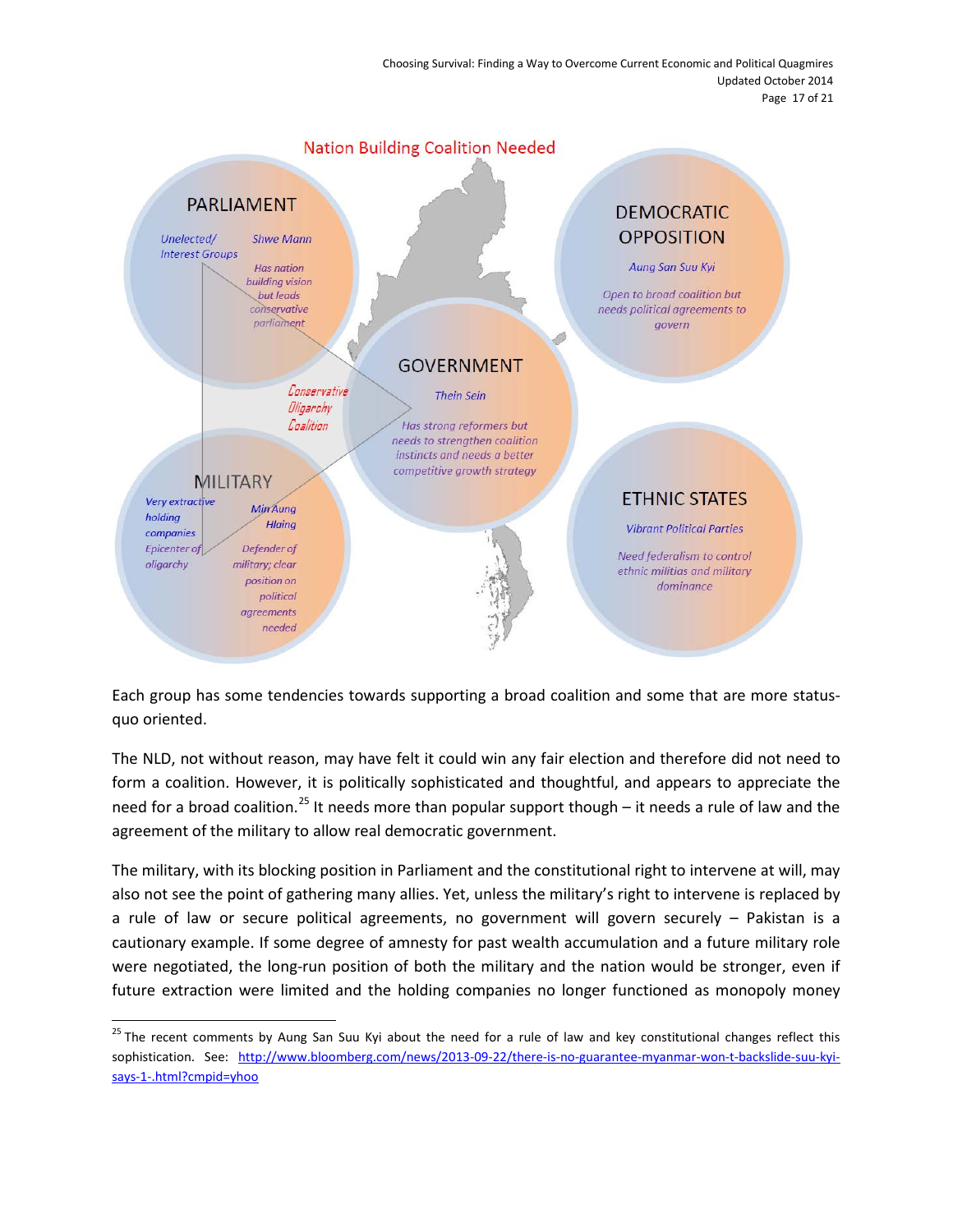machines. However, little is known about the sentiments of the officer corps or any tensions between retired and current duty officers.

The current Parliament came to power in unfair elections and represents many entrenched and vested interests. Yet within these groups, there are some that would support a different path and others that cling to their present advantages. The speaker, U Shwe Mann, may have a vision of national unity and be a natural leader. He may be able to persuade some of his fellow Parliamentarians that a rule of law that protected minority interests (and their wealth) would be in their own self-interest, thus setting the stage for support of Federalism, resource sharing and a fair election in which the NLD could compete. However, this group can be expected to prefer monopoly and "connected" capitalism.

The current government has definite reform instincts and has been trying hard to shift policies in that direction. They are stymied by not fully controlling the Army, a lack of skilled implementation capacity, and a tendency to rely on command and control planning more than markets. President Thein Sein has surprised many observers with his astute moves. His suspension of the Myitsone Dam was very popular, as was his allowing of fair by-elections in which the NLD participated. The Peace Process could be a huge step towards ending decades of conflict – **if** the military is willing to cooperate.

The ethnic groups, so often treated as a residual and inferior claimant to their own lands and resources, may understandably be skeptical. Yet the ability of any of these groups to impose its will on the entire nation and society is limited. If they do not figure out a way to negotiate and compromise with other major groups, it is not likely that one or two of these groups will succeed in creating a better national future. These groups will have to figure out a way for their political parties to control their armed militias and to govern themselves in local matters without violence or excessive corruption. It will not be easy.

It goes without saying that without unity, the ability of powerful neighbors to create an almost colonial extraction of resources would be all but certain. Indeed, that is what the hydroelectric contracts entailed with 90% of power going to China, possibly severe environmental effects and little effective compensation for displaced ethnic groups. A weak government would be susceptible to external pressure, as it would lack resources and struggle to maintain order. That is another reason why a broad and unified coalition is needed. In any case, it is clear that natural resources are a large part of the Myanmar economy, as the next graph shows – and how they are managed will largely determine the future of political and economic reforms and even the integrity of the nation.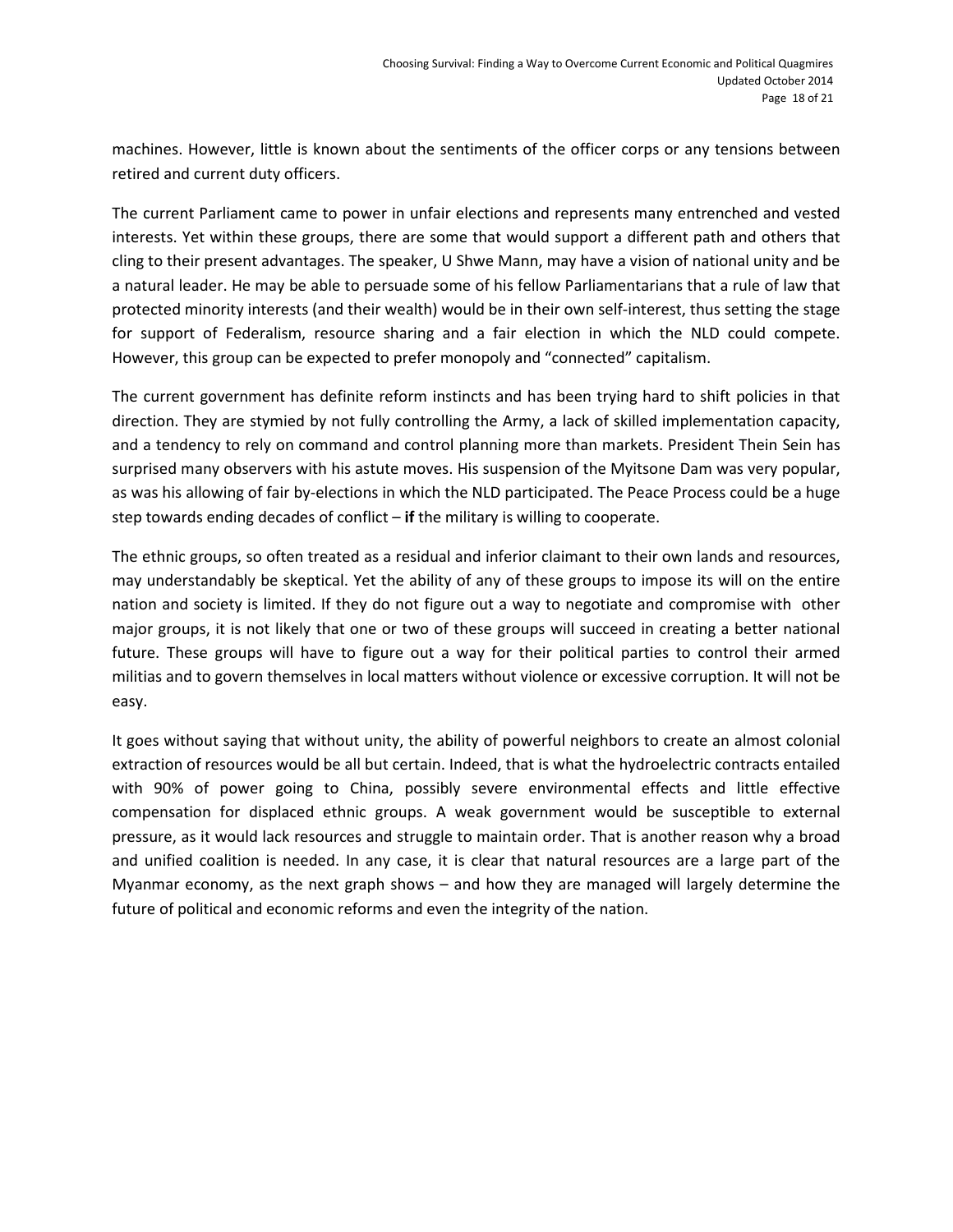

This estimate of natural resource exports leaves out non-jade gems, gold and timber. Gas exports will be increasing as the Chinese pipeline begins transporting 400 billion cubic feet of gas a year to Yunnan. Official data typically understate actual exports – even for rubber. In 2011/12, rubber production was estimated by the Ministry of Agriculture at 150 thousand tons but officially recorded exports were only 34 thousand tons. Rubber is a relatively low value to weight product. Goods with a much higher value/weight ratio are much easier to smuggle out to evade taxation. In other words, total resource exports are likely to be a significant fraction – more than 25% -- of Myanmar's GDP. Each year, that amounts to billions of dollars a year that have not been taxed or directed to needed investments.

In previous papers, the authors had written about "choosing national unity and progress" but that was before the sheer size of the resource extraction was known.<sup>[26](#page-18-0)</sup> This makes the "choice" not just one aimed at better economic and social policies, but one of national survival. If the failed policies of the past are sustained through continued extraction from natural resource exploitation, there will be more failure, more division, and more out-migration. These revenues must be directed to productive investments if peace and development are to have a chance – and these are needed for sufficient national strength to be effectively independent. The choice is stark and has much higher stakes than just faster or slower growth.

The list of economic policies needing attention is daunting, but a bit easier if there is a significant flow of revenue. Improving roads, power, ports, water and other infrastructure would improve "hard" infrastructure, but lowering road tolls, port costs and informal fees ("soft" infrastructure) is also critical. Amending the land law to favor smallholders is needed to create some equity and security, but so is a

<span id="page-18-0"></span><sup>&</sup>lt;sup>26</sup> See, for example, "Negotiating Nation Building, A Path to Unity and Progress" by David Dapice. The May 2012 paper was prepared for Proximity Designs/Myanmar and can be found at: <http://www.ash.harvard.edu/extension/ash/docs/nationbuilding.pdf>  $\overline{a}$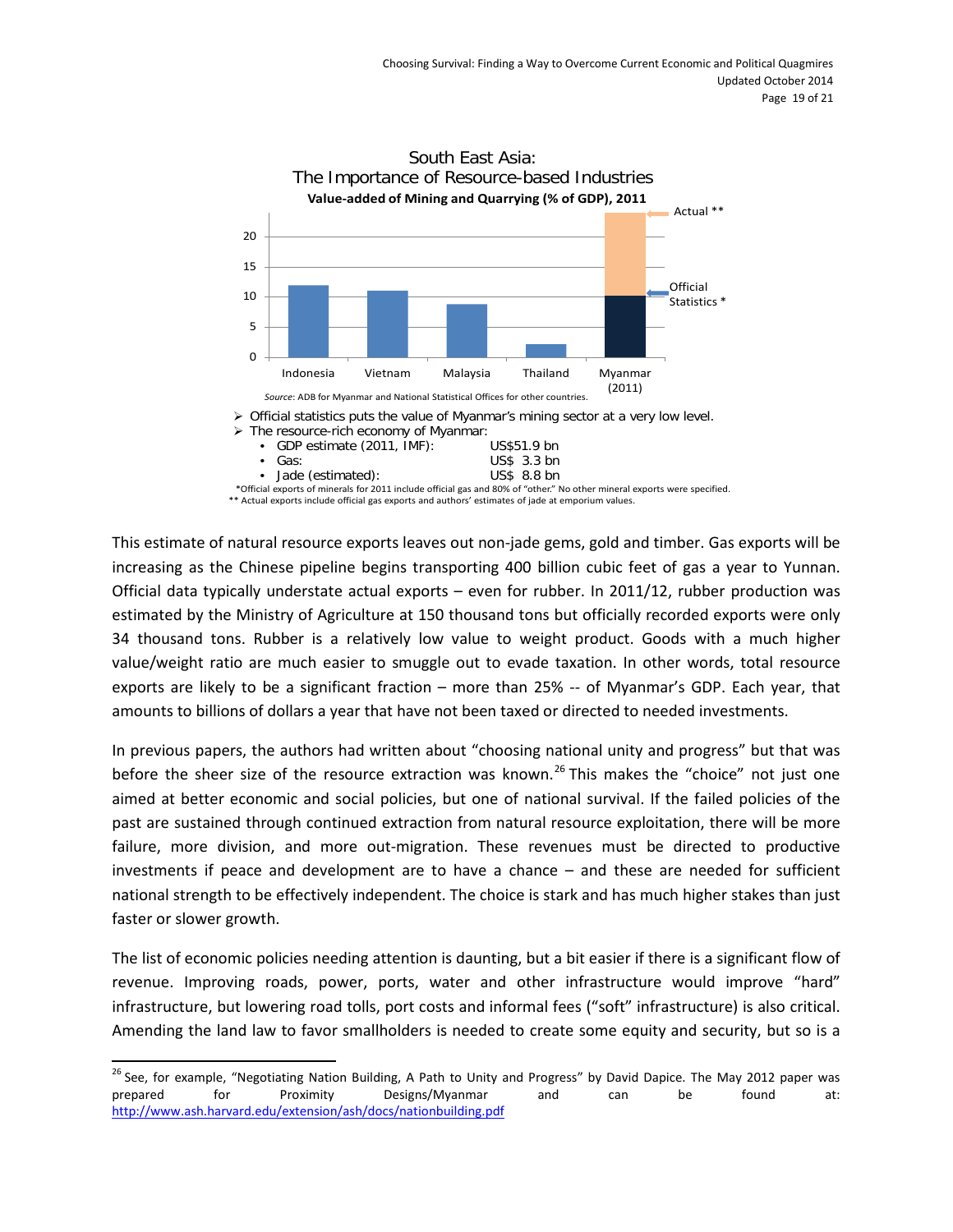mechanism to sort out past land seizures, not all of which were fully legal or justified. (Even so, if a "new" owner has invested heavily in the land, some alternative to returning the land to the original owner is desirable.) Rapid upgrading of the financial sector is needed to get credit to profitable firms that might grow faster, while a more competitive exchange rate would strengthen the profitability of many companies and farms that are now struggling. Strengthening health and education systems is a longer-term project, but one that can and should be started soon. Developing effective urban infrastructure at a reasonable cost and keeping urban land prices reasonable will be another challenge, with many pushing for speculative land profits that would preclude desirable industrial and residential/commercial growth.

Anyone who has talked with the ethnic groups knows that it would be a huge effort to shift from groups of militias that live by extraction of resource profits, tolls, smuggling and "donations" to real governments that collect legal taxes and have a democratically approved budget. This will be a messy and long term project, as there has been little preparation for self-government. But if a legal basis for democracy and land ownership is created, along with a flow of resource based revenues to fairly elected governments, there will at least be a chance for better outcomes. As it is now, the prospect of continued migration of the young and most qualified is the most likely outcome if armed groups continue to retain most profits from raw material extraction while raising costs for local businesses through forced donations. It is fortunate that the present government is moving to avoid this outcome by emphasizing genuine negotiations with the various ethnic groups – though many of them fear that the military may have a different set of goals than the government. To the extent negotiations allow the ethnic states a reasonable chance to govern themselves, to that extent the peace process will succeed. The main issues will be the degree and types of federalism or decentralization negotiated; the details of sharing of resource revenues; and the ability of ethnic battalions to serve as they once did in the national army – the "Kachin Rifles" for example. Alternatively, an ethnically integrated army would also be a possible goal, though that may take longer. As for central Myanmar, the role of the military will have to slowly become more "normal" – much as the Indonesian military has accepted its role as a professional force and not a shadow or actual government as it is in Egypt and Pakistan. If fully and fairly contested democratic elections produce a fair winner, the onus will be on the NLD to govern. Without a coalition, this may prove as difficult for them as the African National Congress found it to be in South Africa or the Muslim Brotherhood in Egypt. A coalition is needed not just to get to elections, but to govern.

In order to govern, more than a political coalition will be needed. There will have to be competent officials and analysts who provide a picture of reality and suggest options for the politicians that respond to political needs without excessively falling prey to populism or special interests. This is true at both a state/division and national level. Investing in that capacity is one prong of a strategy aimed at creating the political, technocratic and economic conditions for joint progress. Short term training of the "off the shelf" variety will not be sufficient. Instead, research on local conditions has to be distilled into case studies and lessons for officials so they understand the challenges they face and some possible solutions. Only this kind of training in applied economics, development and public policy can effectively